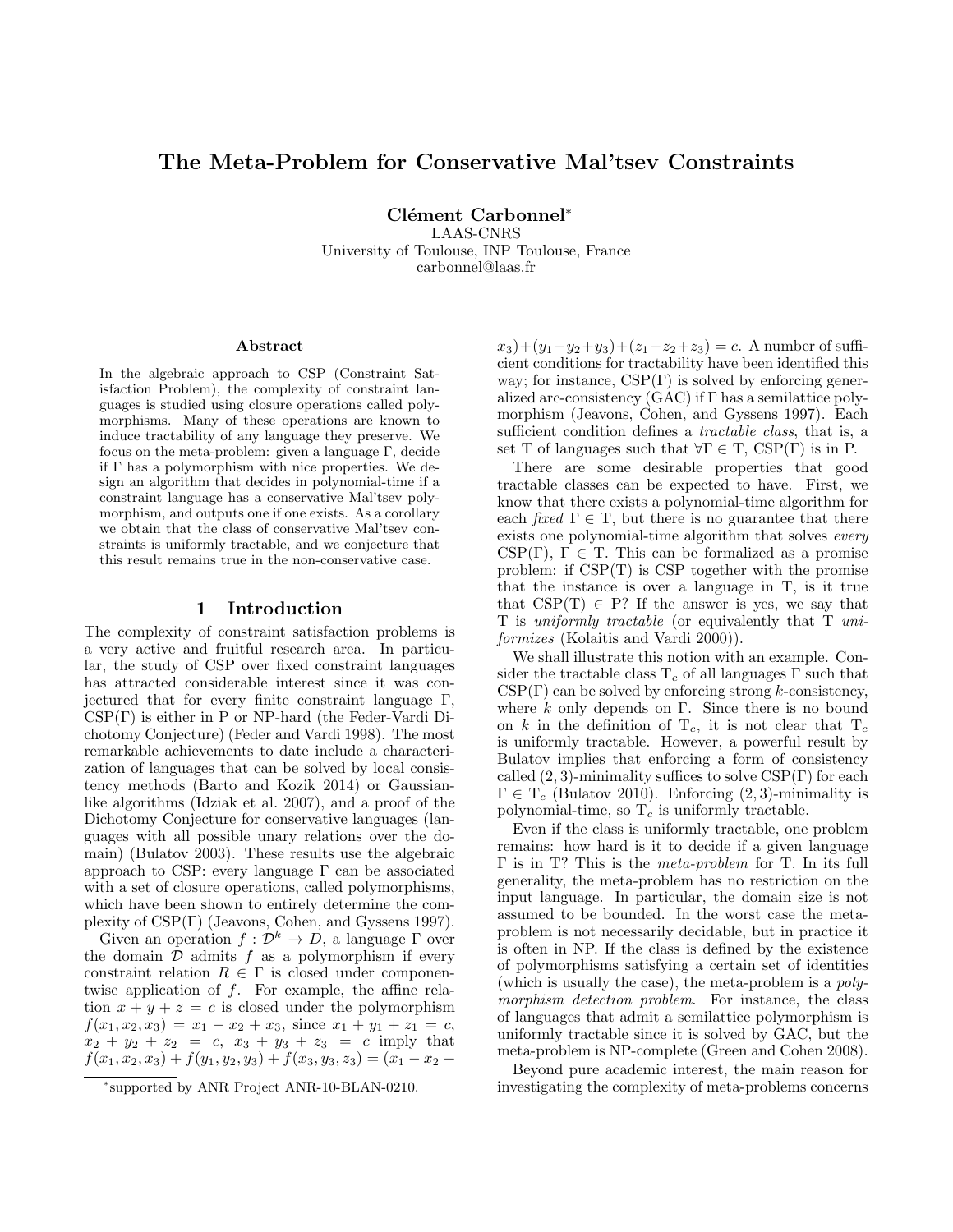general-purpose solvers. It is great to know that languages with a nice polymorphism can be solved efficiently, but this information is virtually useless for practical constraint solvers if they cannot decide quickly if the language of the instance they are trying to solve has the desired polymorphism. Furthermore, it was observed that constraint solvers may perform poorly even on instances that are theoretically very easy (Petke and Jeavons 2009), which suggests that spending some time analyzing the instance before starting search could be beneficial. Beyond preprocessing uses, a very efficient detection algorithm could be exploited in the framework of backdoors, which aims to provide performance improvements even if only a fraction of the constraints have a nice polymorphism (Williams, Gomes, and Selman 2003). In this setting, conservative polymorphisms are of special interest (Bessiere et al. 2013).

Sometimes, the complexity of the meta-problem is strongly related to the uniform tractability question. This is true for the tractable class  $T_{Mal}$  of all languages that admit a Mal'tsev polymorphism, which include as particular cases the languages whose relations are linear equations over a field (Bulatov 2002). The solution algorithm resembles Gaussian elimination, in that it starts from an instance without any constraint and then adds the constraints one by one while maintaining at all times a polynomial-sized representation of the solution set (Bulatov and Dalmau 2006)(Dyer and Richerby 2013). This algorithm remains polynomial time even if the domain size or the number of tuples are not fixed, but it does not entail uniform tractability because it assumes that the Mal'tsev polymorphism is *known*. Since there are roughly  $d^{d^3}$  possible Mal'tsev operations over a domain of size d and it is possible that only one of them is a polymorphism of the language, an exhaustive approach is not satisfying. However, should a polynomial-time algorithm that outputs a Mal'tsev polymorphism if one exists be engineered, we could interface it with the state-of-the-art solution algorithm and prove uniform tractability of  $T_{Mal}$ . But then, this polymorphism detection algorithm would also prove that the meta-problem is in P.

This paper builds around the observation that  $T_{Mal}$ is likely to have an easy meta-problem and be uniformly tractable. Although we cannot prove this claim in its full generality, we present a proof for the restricted case of conservative Mal'tsev polymorphisms. This extends previous results showing that conservative Mal'tsev polymorphisms can be detected in polynomial time in digraphs (Carvalho et al. 2011) and binary relational structures (Bessiere et al. 2013). As a byproduct, we obtain a greatly improved algorithm for detecting conservative majority polymorphisms, which generalise 2SAT and connected row-convex constraints.

Besides being a first step towards proving the uniform tractability of Mal'tsev constraints, our result for the conservative case is interesting in its own right. The tractable class of languages having a conservative Mal'tsev polymorphism has seen little pratical use, but

is of great theoretical importance. For instance, conservative Mal'tsev polymorphisms are one of the main ingredients in Libor Barto's proof of the conservative Dichotomy Conjecture (Barto 2011). Moreover, the existence of a conservative Mal'tsev polymorphism is a necessary condition for the tractability of  $CCSP(\Gamma)$ , a variant of  $CSP(\Gamma)$  in which global cardinality constraints are allowed in addition to the relations of Γ (Bulatov and Marx 2010). Examples of conservative Mal'tsev operations include extreme value functions, which map any triplet  $\{x, y, z\}$  of natural numbers to  $\alpha \in \{x, y, z\}$ such that  $|\alpha - \text{median}(x, y, z)|$  is maximum.

## 2 Preliminaries

CSP. A Constraint Satisfaction Problem (CSP) is a triple  $(X, \mathcal{D}, \mathcal{C})$  where X is a set of variables,  $\mathcal D$  is a finite set of values, and  $\mathcal C$  is a set of constraints. A constraint C of arity r is a pair  $(\mathcal{S}(C), \mathcal{R}(C))$  where  $\mathcal{S}(C) \in \mathcal{X}^r$ is the *scope* of C and  $\mathcal{R}(C) \subseteq D^r$  is the *relation* of C. Note that  $\mathcal{R}(.)$  and  $\mathcal{S}(.)$  can be seen as operators that return the relation and scope of a constraint. A solution of a CSP instance  $I = (\mathcal{X}, \mathcal{D}, \mathcal{C})$  is an assignment  $\phi : \mathcal{X} \to \mathcal{D}$  such that  $\forall C \in \mathcal{C}, \phi(\mathcal{S}(C)) \in \mathcal{R}(C),$ and the goal is to decide if  $I$  has a solution. A *con*straint language is a set of relations, and the language of a CSP instance I is the set  $\Gamma_I = \{ \mathcal{R}(C) \mid C \in \mathcal{C} \}.$ Given a fixed constraint language  $\Gamma$ , CSP(Γ) is the set of all instances  $I$  such that  $\Gamma_I \subseteq \Gamma.$  We assume that all relations are given in extension (i.e. as lists of tuples). **Polymorphisms.** An operation  $f : \mathcal{D}^k \to \mathcal{D}$  is a polymorphism of a language  $\Gamma$  over  $\mathcal D$  if for all  $R \in \Gamma$ of arity r and  $\mathbf{t_1}, \ldots, \mathbf{t_k} \in R$ ,  $(f(\mathbf{t_1}[1], \ldots, \mathbf{t_k}[1]), \ldots,$  $f(\mathbf{t_1}[r], \ldots, \mathbf{t_k}[r]) \in R$ . The set of all polymorphisms of  $\Gamma$  is denoted by  $Pol(\Gamma)$  and constitutes an *operational* clone, that is, a set of operations closed under composition that contains all projections (Jeavons, Cohen, and Gyssens 1997). It has been shown that the complexity of  $CSP(\Gamma)$  is entirely determined by  $Pol(\Gamma)$  (Jeavons, Cohen, and Gyssens 1997). An operation  $f: \mathcal{D}^k \to \mathcal{D}$ is conservative if  $f(x_1, \ldots, x_k) \in \{x_1, \ldots, x_k\}$  for all  $x_1, \ldots, x_k \in \mathcal{D}$ , Mal'tsev if it is ternary and  $\forall x, y \in \mathcal{D}$ ,  $f(x, x, y) = f(y, x, x) = y$ , and majority if it is ternary and  $\forall x, y \in \mathcal{D}, f(x, x, y) = f(x, y, x) = f(y, x, x) = x$ .

Tools. The most useful tool used to design polymorphism detection algorithms is the *indicator prob* $lem.$  Formally, given an integer  $k$  and a finite constraint language Γ, the indicator problem of order k of  $\Gamma$  is a CSP instance  $IP^k(\Gamma)$  with one variable  $x_{v_1,\ldots,v_k}$  for every k-tuple  $(v_1,\ldots,v_k)$  of elements from D. Then, for each  $R \in \Gamma$  of arity r and  $t_1, \ldots, t_k \in$ R,  $IP^k(\Gamma)$  contains a constraint  $C_{t_1,\ldots,t_k}^R$  with scope  $(x_{t_1[1],...t_k[1]},...,x_{t_1[r],...,t_k[r]})$  and relation R. Going back to the definition of a polymorphism, it follows that an operation f of arity k is a polymorphism of  $\Gamma$  if and only if  $x_{v_1,...,v_k} \leftarrow f(v_1,...,v_k)$  is a solution of  $IP^k(\Gamma)$ .

If we are only looking for polymorphisms with special properties, sometimes the solution set of  $IP^k(\Gamma)$  can be restricted to exactly those polymorphisms. For in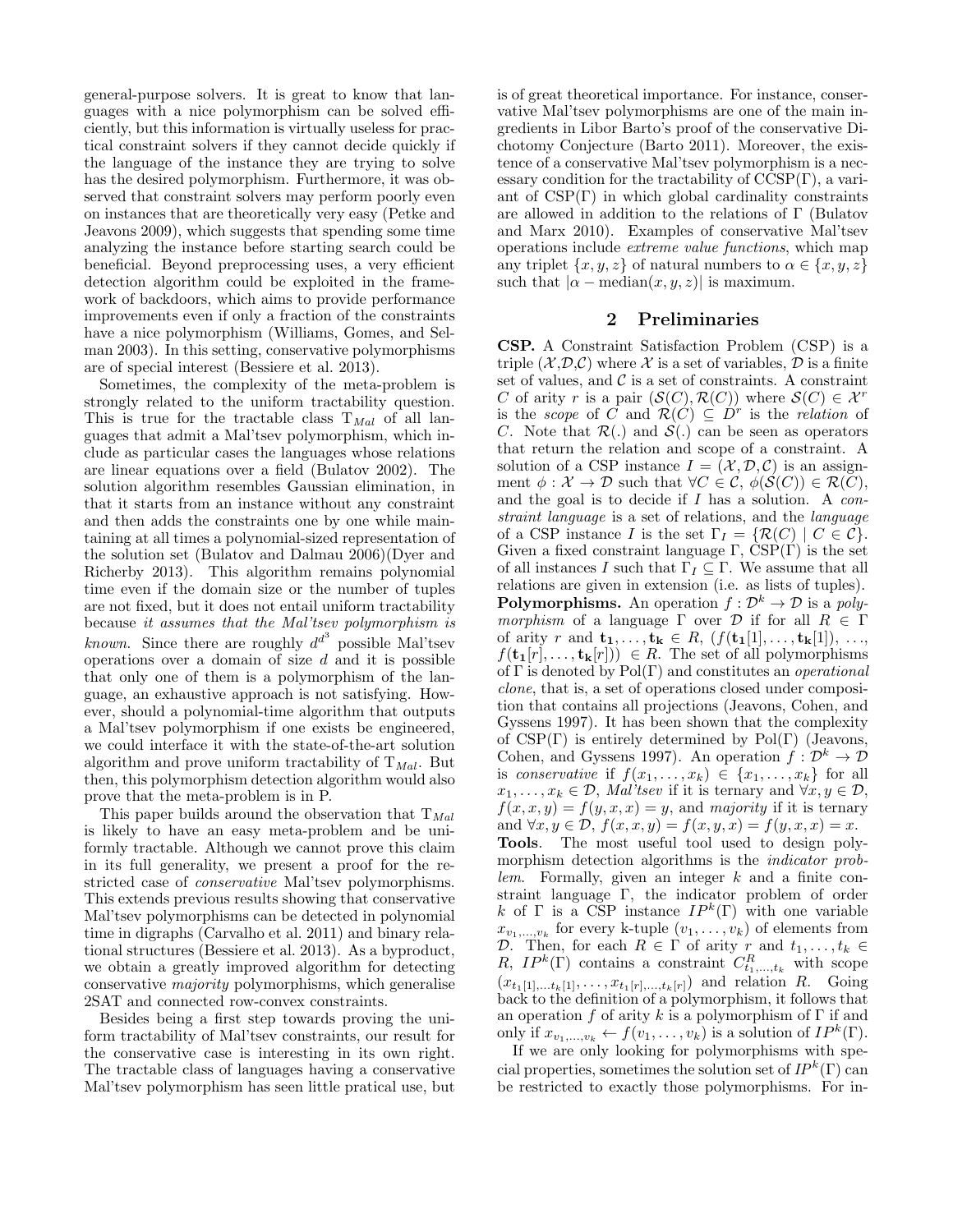stance, if  $k = 3$  adding the unary constraints  $x_{v_1,v_1,v_2} \in$  ${v_1}, x_{v_1,v_2,v_1} \in {v_1}, x_{v_2,v_1,v_1} \in {v_1}$  for every  $v_1, v_2 \in \mathcal{D}$  will ensure that every solution of this modified indicator problem  $IP^{maj}(\Gamma)$  is a majority polymorphism. This type of restriction is sometimes not possible without increasing exponentially the size of the indicator problem (e.g. semilattices). It was first observed in (Feder and Vardi 1998) that the language of  $IP^{maj}(\Gamma)$  is  $\Gamma$  plus unary relations with a single tuple, and thus has a majority polymorphism if and only if  $IP^{maj}(\Gamma)$  has a solution. Furthermore, by the properties of majority polymorphisms it follows that if  $IP^{maj}(\Gamma)$  has a solution, then it can be solved backtrack-free by applying singleton arc-consistency at each node of the search tree (Chen, Dalmau, and Grußien 2013). The standard algorithm for detecting majority polymorphisms starts by building  $IP^{maj}(\Gamma)$ and then solves it by a standard search, maintaining SAC at each node. If the algorithm backtracks, we can conclude that  $\Gamma$  has no majority polymorphism, so the whole procedure is polynomial-time. This approach has been used for several other tractable classes (Barto 2015)(Feder and Vardi 1998). However, this kind of detection algorithm requires the existence of a uniform algorithm for the tractable class, which is not known for several polymorphisms including (conservative) Mal'tsev polymorphisms. In this paper we introduce a different technique, based on a detailed analysis of the structure of the indicator problem.

### 3 First observation

Recall that the existence of a uniform algorithm for Mal'tsev constraints is equivalent to the tractability of the problem  $CSP(T_{Mal})$ , where we only have the promise that the language of the instance has a Mal'tsev polymorphism. The complexity of this problem is open, but is it easy to see that the following is true.

Observation 1.  $CSP(T_{Mal}) \in NP \cap coNP$ .

Proof. Membership in NP follows from that of the general CSP. For membership in coNP, a Mal'tsev polymorphism  $f$  of the constraint language is a certificate: with the knowledge of  $f$ , the algorithm from (Dyer and Richerby 2013) provides a way to check in polynomial time that the instance has no solution.  $\Box$ 

Unless  $NP = \text{coNP}$ , this observation rules out the possibility that this problem is NP-hard (Goldreich 2010). Besides, examples of NP  $\cap$  coNP problems that are not believed to be in P are quite rare, so we regard this observation as evidence that Mal'tsev constraints may have a uniform algorithm. Using the same kind of reasoning as for majority polymorphisms, it would follow that Mal'tsev polymorphisms can be detected in polynomial time. The next section will provide additional evidence by proving that conservative Mal'tsev constraints are uniformly tractable.

We note that this observation also applies to the larger tractable class of languages having a k-edge polymorphism (for a fixed  $k$ ) by using the algorithm of (Idziak et al. 2007) for membership in coNP. However, for the sake of simplicity we shall focus on the case  $k = 2$ , which corresponds to Mal'tsev polymorphisms.

## 4 Conservative Mal'tsev constraints

In this section, we show that the existence of a conservative Mal'tsev polymorphism can be decided in polynomial time. The outline of the proof is as follows. We first reduce the problem to that of finding a conservative minority polymorphism (i.e. a ternary polymorphism m such that  $\forall x, y, m(x, x, y) =$  $m(x, y, x) = m(y, x, x) = y$ . Then, we show that enforcing arc-consistency on the indicator problem associated with conservative minority polymorphisms leaves an extremely well-structured instance, and a simple reduction rule allows us to eliminate every variable whose domain contains more than two values. The residual instance is then shown to be equivalent to a system of linear equations over  $GF(2)$ , and can be solved by Gaussian elimination.

**Lemma 1.** Let  $\mathcal F$  be an operational clone.  $\mathcal F$  contains a conservative Mal'tsev operation if and only if it contains a conservative minority operation.

Proof. Every minority operation is a Mal'tsev operation, hence one implication is trivial. Suppose that  $\mathcal F$ contains a conservative Mal'tsev operation m, and let

$$
f(x, y, z) = m(z, m(y, m(x, z, y), x), m(x, z, y))
$$

This operation belongs to  $\mathcal F$  because  $\mathcal F$  is a clone, and is conservative since  $m$  is conservative. Furthermore, for every  $a, b$  we have

$$
f(a, b, a) = m(a, m(b, m(a, a, b), a), m(a, a, b)) = b
$$
  

$$
f(b, a, a) = m(a, m(a, m(b, a, a), b), m(b, a, a)) = b
$$

and it is fairly straightforward to see that  $f(a, a, b) =$  $m(b, m(a, m(a, b, a), a), m(a, b, a))$  is always equal to b, whether  $m(a, b, a) = b$  or  $m(a, b, a) = a$ . Hence, f is a minority operation of  $\mathcal{F}$ .  $\Box$ 

Although this lemma may be known to some, it appears to have never been pointed out in the literature. The closest results we could find were that digraphs with a conservative Mal'tsev polymorphisms also have a conservative minority polymorphism (Carvalho et al. 2011) and constraint languages with both a conservative majority and a conservative Mal'tsev polymorphism also have a conservative minority polymorphism (Bulatov and Marx 2010). In our case, this lemma is crucial, since the indicator problem corresponding to conservative minority polymorphisms has interesting (i.e., algorithmically exploitable) properties that its counterpart for Mal'tsev polymorphisms does not have.

Given a language  $\Gamma$ , we denote by  $IP^{cmin}(\Gamma)$  the indicator problem of order 3 of Γ with the additional constraints  $x_{v_1,v_1,v_2} \in \{v_2\}, x_{v_1,v_2,v_1} \in \{v_2\}, x_{v_2,v_1,v_1} \in$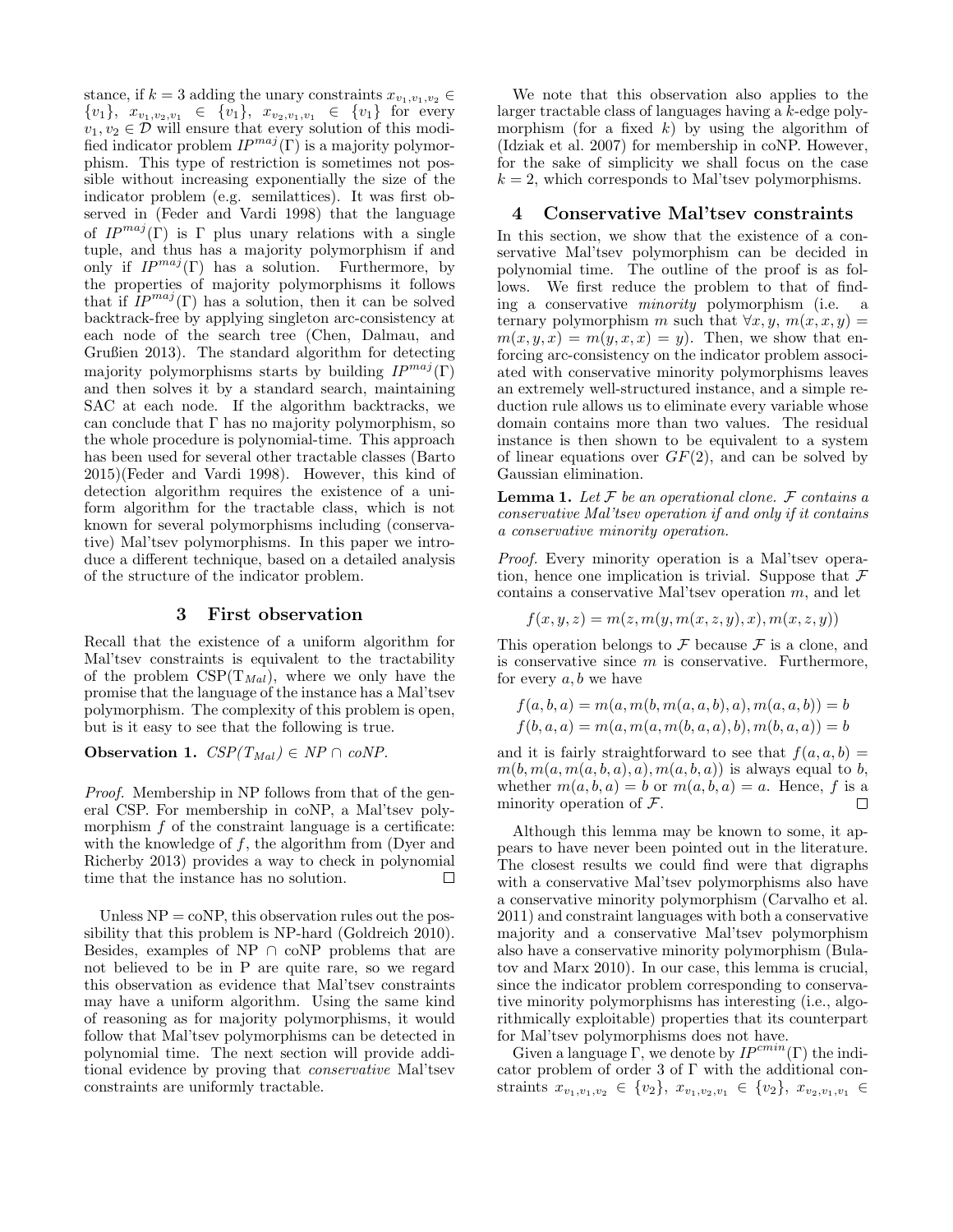${v_2}$  for every  $v_1, v_2 \in \mathcal{D}$  and  $x_{v_1, v_2, v_3} \in {v_1, v_2, v_3}$  for every  $v_1, v_2, v_3 \in \mathcal{D}$ . By construction, the solutions of  $IP^{cmin}(\Gamma)$  are exactly the conservative minority polymorphisms of Γ. Given a constraint  $C = (S, R)$  and  $S' \subseteq S$ , we denote by  $C[S']$  the projection of C onto S'. For our structural analysis we will assume that for every  $R^* \in \Gamma$ ,  $IP^{cmin}(\Gamma)$  also contains a constraint  $C_{\mathbf{t}'}^{R'}$  $h \in I$ ,  $H$  (1) also contains a constraint  $C_{t_1, t_2, t_3}$ <br>for every projection  $R'$  of  $R^*$  and  $t_1', t_2', t_3' \in R'$ . These additional constraints are only needed to facilitate our analysis and will not be required by the algorithm.

In a generalized arc-consistent instance, the domain  $D(x)$  of a variable x is the set of values for x that have supports in every constraint whose scope contains  $x$ . For the remainder of the paper, we will assume that GAC has been enforced on  $IP^{cmin}(\Gamma)$ . The following observation describes an immediate but very important property that will be used repeatedly in our proofs.

**Observation 2.** If  $C_{\mathbf{t_1},\mathbf{t_2},\mathbf{t_3}}^{R^*} = (R,S)$  is a constraint in  $IP^{cmin}(\Gamma)$  and  $\mathbf{t}, \mathbf{t}', \mathbf{t}'' \in R$ , then  $\mathcal{R}(C_{\mathbf{t}, \mathbf{t}', \mathbf{t}''}^{R^*}) \subseteq R$ .

*Proof.* Let  $C_{\mathbf{t},\mathbf{t}',\mathbf{t}''}^{R^*} = (R',S')$ , and  $|S| = |S'| = r$ . Before GAC was enforced, both  $C_{\mathbf{t}_1,\mathbf{t}_2,\mathbf{t}_3}^{R^*}$  and  $C_{\mathbf{t},\mathbf{t}',\mathbf{t}''}^{R^*}$ had  $R^*$  as relation. Thus, by definition of generalized arc-consistency, we have  $R = R^* \cap (\pi_{x \in S}D(x))$  and  $R' = R^* \cap (\pi_{x \in S'} D(x))$ . However, since  $\mathbf{t}, \mathbf{t}', \mathbf{t}'' \in R$ , the conservativity constraints ensure that for each  $i = 1..r$ ,  $D(S'[i]) \subseteq D(S[i])$ . Therefore,  $R' \subseteq R$ . П

Throughout the paper we will treat elements of a scope S as *occurences* of variables, and not simply variables. For example, given  $x \in S$ , the restricted scope  $S\$  removes the occurence x from S, but not every occurence of the variable represented by  $x$ . A constraint  $C = (S, R)$  is functional in  $x \in S$  if for every valid assignment t of  $S\$ x there is at most one value  $d \in \mathcal{D}$ such that  $(S \backslash x \leftarrow t, x \leftarrow d)$  is an assignment to S that satisfies C. Finally, if two relations R and R' differ only by a permutation of their columns, we write  $R \approx R'$ . The proof of the next lemma gives a simple example of the use we will make of Observation 2.

We remind the reader that if  $C = C_{\mathbf{t}_1, \mathbf{t}_2, \mathbf{t}_3}^{R^*}$  is a constraint of  $IP^{cmin}(\Gamma)$ , the kth variable in its scope is  $x_{\mathbf{t}_1[k], \mathbf{t}_2[k], \mathbf{t}_3[k]}$ . Therefore, if  $\mathbf{t}_1[k] = \mathbf{t}_2[k]$ , the unary constraints will ensure that  $x_{t_1[k],t_2[k],t_3[k]}$  is ground (i.e. has a singleton domain) with value  $\mathbf{t}_3[k]$ .

**Lemma 2.** Let  $C = (R, S)$  be a constraint in  $IP^{cmin}(\Gamma)$ , and let  $x \in S$ . Either C is functional in x, or  $R \approx \mathcal{R}(C[S\setminus x]) \times D(x)$ .

*Proof.* Let  $C = C_{\mathbf{t}_1, \mathbf{t}_2, \mathbf{t}_3}^{R^*}$  and  $x = x_{v_1, v_2, v_3}$ . Without loss of generality, we assume that  $x$  occurs last in S. First, suppose that there exists  $\mathbf{t} \in \mathcal{R}(C[S\setminus x])$ such that  $(\mathbf{t}, v_k) \in \mathcal{R}(C)$  for every  $v_k \in D(x)$ . We will show that every tuple must have the same property as **t**. Let  $\mathbf{t}' \in \mathcal{R}(C[S\setminus x])$  be such that  $(\mathbf{t}', v_{\alpha}) \in$  $\mathcal{R}(C)$  but  $(\mathbf{t}', v_{\beta}) \notin \mathcal{R}(C)$  for some  $\{v_{\alpha}, v_{\beta}\} \subseteq D(x)$ . Then, because of the unary constraints, the constraint

 $C_{(1)}^{R^*}$  ${}_{(\mathbf{t},v_\alpha),(\mathbf{t},v_\beta),(\mathbf{t}',v_\alpha)}^{R^*}$  has only ground variables in its scope, and its only possible support is  $(\mathbf{t}', v_\beta)$ . By Observation 2,  $\mathcal{R}(C_{(1)}^{R^*})$  $(\mathbf{t},v_\alpha),(\mathbf{t},v_\beta),(\mathbf{t'},v_\alpha)) \subseteq \mathcal{R}(C)$  and hence  $(\mathbf{t}', v_{\beta}) \in \mathcal{R}(C)$ , a contradiction. Therefore, such a partial tuple **t**' cannot exist and  $R \approx \mathcal{R}(C[S \setminus x]) \times D(x)$ .

Now, suppose that  $D(x) = \{v_1, v_2, v_3\}$  and there exists  $\mathbf{t} \in \mathcal{R}(C[S \setminus x])$  such that  $(\mathbf{t}, v_k) \in \mathcal{R}(C)$  for exactly two indices  $k$ , say 1 and 2. Since C is arc-consistent, there exists **t**' such that  $(\mathbf{t}', v_3) \in \mathcal{R}(C)$ . However, the scope of constraint  $C_{(1)}^{R^*}$  ${}_{(t,v_1),(t,v_2),(t',v_3)}^{(R^*)}$  contains only ground variables and x; therefore  $\mathcal{R}(C_{(\mathbf{t},v_1),(\mathbf{t},v_2),(\mathbf{t}',v_3)}^{R^*})$ contains the tuple  $(\mathbf{t}', v_k)$  for all  $k \in \{1, 2, 3\}$ . By Observation 2 we have  $\mathcal{R}(C_{(1)}^{R^*})$  $\mathcal{R}^{\kappa}(\mathbf{t},v_1),(\mathbf{t},v_2),(\mathbf{t'},v_3)) \subseteq \mathcal{R}(C)$ , and the partial tuple  $t'$  brings us back to the first case.

If no tuples satisfy either of the above two conditions,  $C$  is functional in  $x$ .  $\Box$ 

The key observation in our proof will be that variables with domain size 1 or 2 have very limited interactions with variables with domain size 3 once arcconsistency has been enforced. Given a constraint  $C$  in  $IP^{cmin}(\Gamma)$ , we denote by  $\mathcal{S}_{1,2}(C)$  the restriction of S to variables with domain size 1 or 2, and by  $S_{3}(C)$  the restriction of  $S$  to variables with domain size  $3$ .

**Lemma 3.** Let C be a constraint in  $IP^{cmin}(\Gamma)$  and  $x \in$  $\mathcal{S}_{3}(C)$ .  $\mathcal{R}(C[\mathcal{S}_{1,2}(C) \cup x]) \approx \mathcal{R}(C[\mathcal{S}_{1,2}(C)]) \times D(x)$ .

*Proof.* Let  $C_1 = C[\mathcal{S}_{1,2}(C)] = (R_1, S_1), C_2 =$  $C[\mathcal{S}_{1,2}(C)\cup x] = (R_2, S_2)$  and assume that  $x = x_{v_1,v_2,v_3}$ occurs last in the scope of  $C_2$ . By Lemma 2, either  $R_2 = R_1 \times D(x)$  or  $C_2$  is functional in x. If it is functional, then by GAC there exist  $\mathbf{t}, \mathbf{t}', \mathbf{t}'' \in R_1$  such that  $R_2$  contains  $(\mathbf{t}, v_1), (\mathbf{t}', v_2)$  and  $(\mathbf{t}'', v_3)$ . Then, the scope of  $C' = C_{(1)}^{R^*}$  ${}_{(\mathbf{t},v_1),(\mathbf{t}',v_2),(\mathbf{t}'',v_3)}^{(\mathcal{H}')}$  has only ground variables (those corresponding to  $S_{[1,2}(C))$  plus  $x_{v_1,v_2,v_3}$ . Therefore, there exists  $\mathbf{t}^*$  such that  $\mathcal{R}(C')$  contains  $(\mathbf{t}^*, v_1)$ ,  $(\mathbf{t}^*, v_2)$  and  $(\mathbf{t}^*, v_3)$ . By Observation 2,  $\mathcal{R}(C') \subseteq R_2$ and  $C_2$  is not functional in x, a contradiction.  $\Box$ 

Lemma 3 only deals with constraints whose scope contains exactly one variable with domain size 3. Unfortunately, for  $k$  variables it is not completely true that  $\mathcal{R}(C[\mathcal{S}_{1,2}(C) \cup \{x_1,\ldots,x_k\}]) \approx \mathcal{R}(C[\mathcal{S}_{1,2}(C)]) \times$  $D(x_1) \times \ldots \times D(x_k)$ . Let  $x_{v_1^1, v_2^1, v_3^1}, \ldots, x_{v_1^k, v_2^k, v_3^k}$  be k variables of the indicator problem. The *index-equality* constraint between these variables has three satisfying assignments:  $(v_1^1, \ldots, v_1^k), (v_2^1, \ldots, v_2^k)$  and  $(v_3^1, \ldots, v_3^k)$ . The next Proposition is the keystone of our proof, and gives the correct generalization of Lemma 3 to an arbitrary number of variables with domain size 3.

**Proposition 1.** Let C be a constraint in  $IP^{cmin}(\Gamma)$ . There exists  $n \geq 0$  and a set of constraints  $C^*, C_1, \ldots, C_n$  such that

$$
C = C^* \wedge \left(\bigwedge_{i=1..n} C_i\right)
$$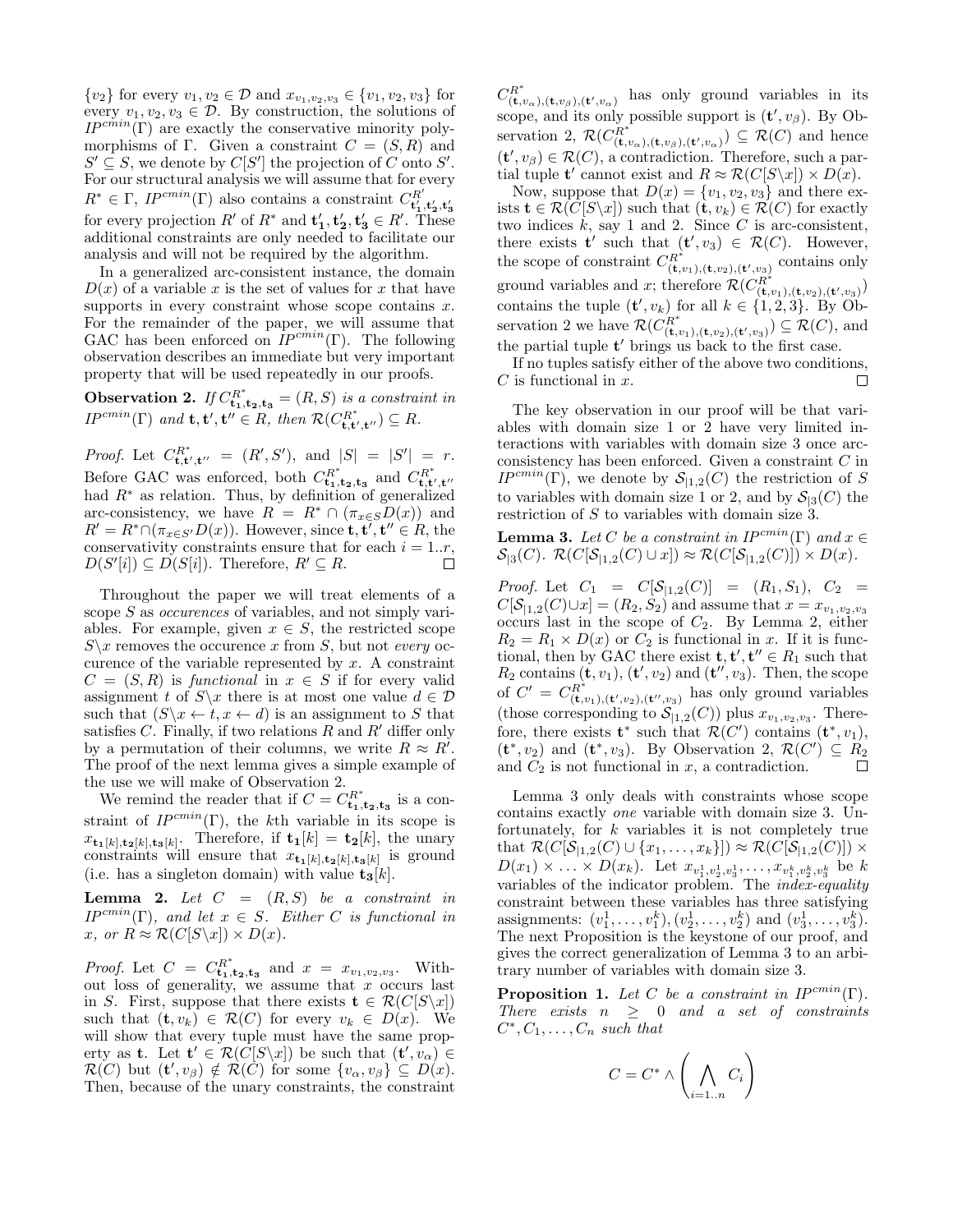where the scope of  $C^*$  is  $\mathcal{S}(C)$ , the constraints  $C_i$  are (possibly unary) index-equalities whose scope are disjoint and cover  $S_{3}(C)$ , and

$$
\mathcal{R}(C^*) \approx \mathcal{R}(C[\mathcal{S}_{1,2}(C)]) \times \Pi_{x \in \mathcal{S}_{3}(C)} D(x)
$$

*Proof.* We proceed by induction on the size of  $S_{3}(C)$ . Let  $k > 0$  and suppose that Proposition 1 is true for all constraints C' such that  $|\mathcal{S}_{3}(C')| \leq k$ . Let  $C =$  $C_{\mathbf{t_1}, \mathbf{t_2}, \mathbf{t_3}}^{R^*} = (S, R)$  be a constraint with  $|S_{|3}(C)| = k + 1$ , and  $x \in S_{3}(C)$ . By Lemma 2, either C is functional in x or  $\mathcal{R}(C) = \mathcal{R}(C|S\backslash x]) \times D(x)$ . In the latter case, C satisfies Proposition 1 by induction. Therefore, we shall assume that  $C$  is functional in  $x$ .

By induction, we know that  $C[S \setminus x] = C^* \bigwedge_{i=1..n} C_i$ . Let  $y \in \{1..n\}$  and  $Y = \mathcal{S}(C_y)$ . Let  $\mathbf{v_i}$ ,  $i = 1, 2, 3$ be the three possible assignments to  $Y$ . We assume without loss of generality that  $x = x_{u_1, u_2, u_3}$  (hence,  $D(x) = {u_1, u_2, u_3}$  and  $(Y, x)$  are the last variables in S. Let  $\mathbf{t} \in \mathcal{R}(C[S\setminus\{Y,x\}]),$  and define  $\phi_{\mathbf{t}}: D(Y) \to$  $D(x)$  such that  $\phi_{\mathbf{t}}(\mathbf{v}) = \{u \in D(x) | (\mathbf{t}, \mathbf{v}, u) \in \mathcal{R}(C) \}.$ We distinguish three cases.

- 1.  $\phi_t$  has range  $\{u_i, u_j\}$  for some  $i \neq j$ . One of these two values, say  $u_i$ , has a preimage of size 2. Let  $\{ \mathbf{v_p}, \mathbf{v_s} \} = \phi_{\mathbf{t}}^{-1}(\{u_i\}), \mathbf{v_l} \notin \{ \mathbf{v_p}, \mathbf{v_s} \}, \text{ and } \mathbf{t_1^y}, \mathbf{t_2^y}, \mathbf{t_3^y}$  be the permutation of  $(\mathbf{t}, \mathbf{v_p}, u_i), (\mathbf{t}, \mathbf{v_s}, u_i), (\mathbf{t}, \mathbf{v_l}, u_j)$ such that  $\mathbf{t}_{\mathbf{h}}^{\mathbf{y}}[Y] = \mathbf{v}_{\mathbf{h}}$ . The constraint  $C_{\mathbf{t}_{\mathbf{y}}^{\mathbf{y}}}^{R^*}$  $\tilde{\mathbf{t}}_1^\mathbf{y}, \mathbf{t}_2^\mathbf{y}, \mathbf{t}_3^\mathbf{y}$ has only the variables in  $Y$  as active variables, and by arc consistency its relation must contain  $(\mathbf{t}, \mathbf{v_p}, u_j), (\mathbf{t}, \mathbf{v_s}, u_j), (\mathbf{t}, \mathbf{v_l}, u_j)$ . By Observation 2, R must contain these tuples, a contradiction.
- 2.  $\phi_t$  is bijective. Suppose that there exist i, j such that  $i \neq j$  and  $\phi_{\mathbf{t}}(\mathbf{v_i}) = u_j$ . Let  $u_s \notin \{u_j, u_i\}, \mathbf{t}' =$  $(\mathbf{t}, \mathbf{v_i}, u_j)$  and  $\mathbf{t}'' = (\mathbf{t}, \phi_{\mathbf{t}}^{-1}(u_s), u_s)$ . Let  $\mathbf{t}_1^{\mathbf{x}}, \mathbf{t}_2^{\mathbf{x}}, \mathbf{t}_3^{\mathbf{x}}$ be the permutation of the tuples  $t_i, t', t''$  such that  $\mathbf{t}_{\mathbf{h}}^{\mathbf{x}}[x] = u_h$ . Recall that  $\mathbf{t}_{\mathbf{i}}$  is one of the three tuples associated with the constraint  $C = C_{\mathbf{t}_1, \mathbf{t}_2, \mathbf{t}_3}^{R^*}$ , and hence  $\mathbf{t_i} \in R^*$ ,  $\mathbf{t_i}[Y] = \mathbf{v_i}$  and  $\mathbf{t_i}[x] = \overline{u_i}$ . Then, the constraint  $C_{\mathbf{t}_{1}^{x}, \mathbf{t}_{2}^{x}, \mathbf{t}_{3}^{x}}^{R^{*}}$  has x as the only active variable in its scope, and for every  $u \in D(x)$  its relation must contain the tuple  $\mathbf{t}^{\mathbf{u}}$  such that  $\mathbf{t}^{\mathbf{u}}[l] = \mathbf{t}_{i}[l]$  if  $l \notin Y \cup \{x\}, \mathbf{t}^{\mathbf{u}}[Y] = \phi^{-1}(u_s)$ , and  $\mathbf{t}^{\mathbf{u}}[x] = u$ . Note that at this point, Observation 2 cannot be applied because  $\mathbf{t_i}$  may not belong to  $\mathcal{R}(C)$ . Let  $\mathbf{t_i^a}, \mathbf{t_2^a}, \mathbf{t_3^a}$ <br>be the permutation of  $\mathbf{t_i}, \mathbf{t^s}, \mathbf{t'}$  such that  $\mathbf{t_i^a}[x] = u_h$ . The constraint  $C_{\mathbf{t}_1^a, \mathbf{t}_2^a, \mathbf{t}_3^a}^{R^*}$  has only ground variables in its scope except  $x$ , and its relation  $R'$  must contain the tuple  $\mathbf{t}^{\mathbf{f}}$  such that  $\mathbf{t}^{\mathbf{f}}[x] = u_j$  and  $\mathbf{t}^{\mathbf{f}}[l] = \mathbf{t}''[l]$ otherwise. However, since  $R' \subseteq R$  we have  $t_f \in R$ , a contradiction. Therefore, if  $\phi_t$  is bijective then it must map every  $\mathbf{v}_i$  to  $u_i$ .

Now, suppose that there exists a partial tuple  $t'$  such that  $\phi_{\mathbf{t}'}$  is not equal to  $\phi_{\mathbf{t}}$ . By Case 1 and the reasoning above,  $\phi_{\mathbf{t}}$  must map every  $\mathbf{v}_{\mathbf{i}}$  to the same

value  $u_p$ . Let  $\{v_i, v_j\} = D(Y) \setminus v_p$ . If we denote by  $\mathbf{t_1^b}, \mathbf{t_2^b}, \mathbf{t_3^b}$  the permutation of  $(\mathbf{t}', \mathbf{v_j}, u_p), (\mathbf{t}', \mathbf{v_p}, u_p)$ and  $(\mathbf{t}, \mathbf{v_i}, u_i)$  such that  $\mathbf{t_h^b}[Y] = \mathbf{v_h}$ , the constraint  $C_{\text{+b}}^{R^*}$  $\mathcal{H}^{\mathcal{R}^*}_{\mathbf{t}_1}$ ,  $\mathbf{t}_2^{\mathbf{b}}, \mathbf{t}_3^{\mathbf{b}}$  has only the variables in Y as active variables in its scope, and by arc consistency its relation must contain the tuple  $(\mathbf{t}, \mathbf{v_p}, u_i)$ . By Observation 2, this tuple must belong to  $R$ , a contradiction. Finally, in this case every tuple must induce an index-

equality between  $Y$  and  $x$ . Therefore, we can add  $x$ to the scope of  $C_y$  and continue the induction.

3.  $\phi_t$  has range  $\{u\}$ . By Cases 1 and 2, we know that the only situation where the induction may not hold is when  $\phi_{\mathbf{t}'}$  is in this case for every partial tuple  $\mathbf{t}'$ and every choice of Y. For each  $\mathbf{t}^{\prime} \in \mathcal{R}(C[S\setminus x])$ and index-equality constrained set of variables  $Y'$ , we define  $\mathcal{J}_{Y'}(\mathbf{t}')$  to be  $\mathbf{t}'$  plus the set of all tuples that differ from  $t'$  only on the assignment to Y'. By functionality, for each  $\mathbf{t}' \in \mathcal{R}(C[S\setminus x])$  we can define  $\psi(\mathbf{t}')$  to be the sole value  $u \in D(x)$  such that  $(\mathbf{t}', u) \in R$ . It is immediate that  $\psi(\mathbf{t}^{\alpha}) = \psi(\mathbf{t}^{\beta})$ for each  $\mathbf{t}^{\alpha}, \mathbf{t}^{\beta} \in \mathcal{J}_{Y'}(\mathbf{t}'),$  for any fixed  $Y', \mathbf{t}'.$  Furthermore, for any two tuples  $\mathbf{t}^{\alpha}, \mathbf{t}^{\beta} \in \mathcal{R}(C[S\setminus x])$ such that  $\mathbf{t}^{\alpha}[\mathcal{S}_{1,2}(C)] = \mathbf{t}^{\beta}[\mathcal{S}_{1,2}(C)]$ , there exists  $\mathbf{t}_{\mathbf{Y}_1},\ldots,\mathbf{t}_{\mathbf{Y_n}}$  such that  $\mathbf{t}_{\mathbf{Y}_1} \in \mathcal{J}_{Y_1}(\mathbf{t}^{\alpha}), \mathbf{t}^{\beta} \in \mathcal{J}_{Y_h}(\mathbf{t}_{\mathbf{Y_n}})$ and for each  $i, \mathbf{t}_{\mathbf{Y}_{i+1}} \in \mathcal{J}_{Y_i}(\mathbf{t}_{\mathbf{Y}_i})$ . Unformally, starting from  $t^{\alpha}$  one can obtain  $t^{\beta}$  by changing the assignments to each  $Y_i$  one by one. By transitivity of the equality, this means that  $\psi(\mathbf{t}^{\alpha}) = \psi(\mathbf{t}^{\beta})$ . Since this is true for any pair  $\mathbf{t}^{\alpha}, \mathbf{t}^{\beta}$  that share the same values for  $S_{1,2}(C)$ , it follows that  $C[S_{1,2}(C) \cup x]$  is functional in  $x$ , a contradiction with Lemma 3.

 $\Box$ 

Theorem 1. There exists an algorithm that decides in polynomial time if a constraint language Γ admits a conservative Mal'tsev polymorphism, and outputs one if one exists.

Proof. By Lemma 1, we can look for a conservative minority polymorphism instead. The algorithm builds  $IP^{cmin}(\Gamma)$  in time  $O(rlt^3)$ , where l is the number of relations and  $t, r$  are respectively the maximum number of tuples and the maximum arity of a relation.  $IP^{cmin}(\Gamma)$ has  $O(lt^3 + d^3)$  constraints and  $O(d^3)$  variables. Then, we enforce GAC in time  $O(rlt^4)$ . By Proposition 1, assigning every variable  $x_{v_1,v_2,v_3}$  with domain size 3 to  $v_1$ does not violate any constraint (since it respects indexequalities) and is consistent with every satisfying assignment to the remaining variables. Therefore, we can eliminate every variable with domain size 3.

We are left with an instance whose active variables have domain size 2, and if it has a solution its language must have a conservative minority polymorphism (conservative polymorphisms are preserved by GAC). Note that all minority operations coincide on 2-elements domains; therefore, we can rename each domain by  $\{0, 1\}$ (arbitrarily) and obtain a CSP instance whose language has the unique Boolean minority polymorphism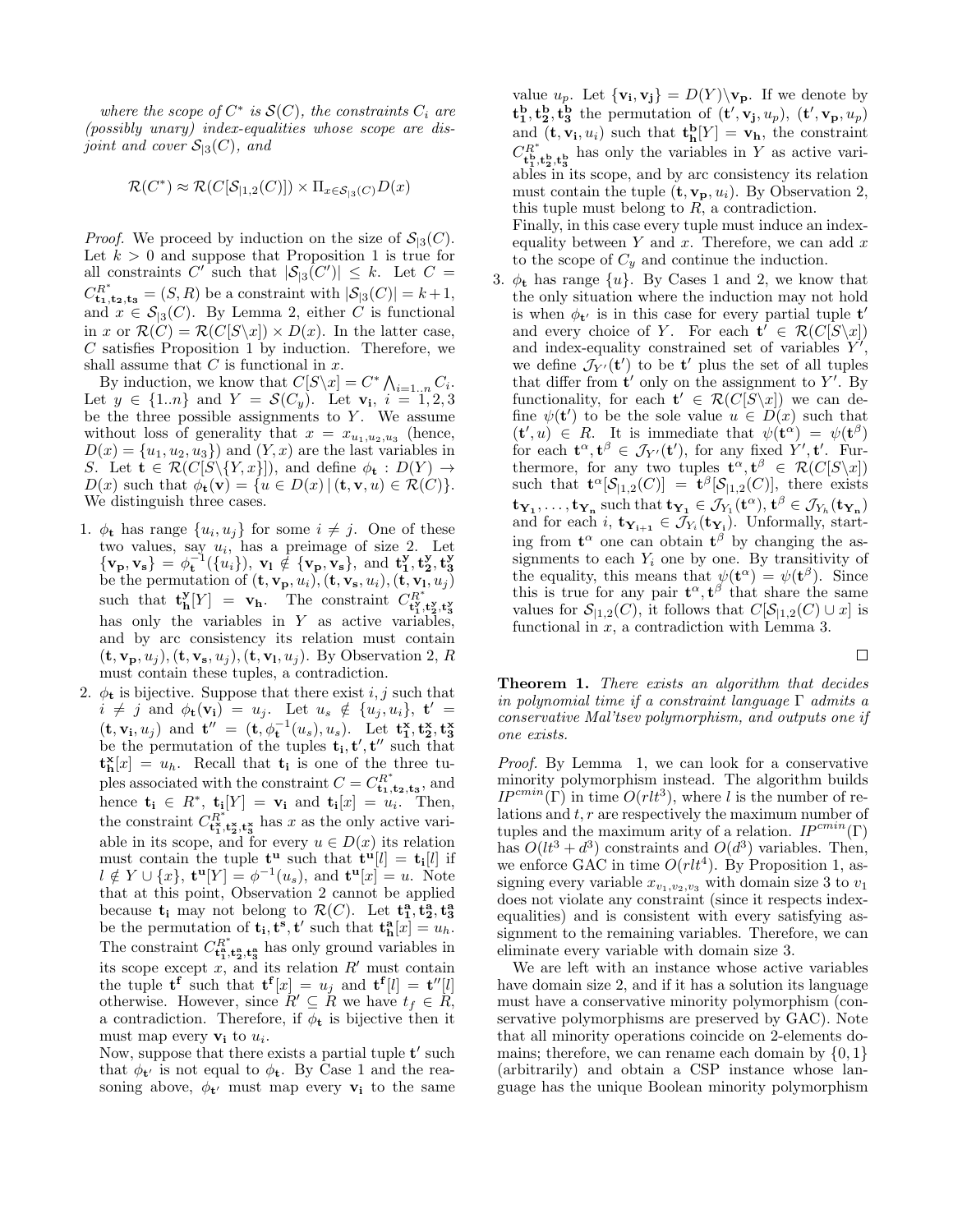$m(x, y, z) = x - y + z \mod 2$ . This instance is equivalent to a system of linear equations over  $GF(2)$ , and any such instance with  $n$  variables and  $m$  constraints can be solved in time  $O(n^2m)$  by Gaussian elimination. In our case, the running time is  $O(rlt^3d^6)$ , and hence the complexity of the whole algorithm is  $O(rlt^3d^6 + rlt^4)$ .  $\Box$ 

If we interface our detection algorithm with the algorithm of (Dyer and Richerby 2013), we obtain the following corollary.

Corollary. The class of constraint languages with a conservative Mal'tsev polymorphism is uniformly tractable.

## 5 Conservative majority constraints

Unlike conservative Mal'tsev polymorphisms, it is already known that conservative majority polymorphisms can be detected in polynomial time (Feder and Vardi 1998). The state-of-the-art algorithm, described in Section 2, has  $O(r d^6 l t^4)$  time complexity (Bessiere et al. 2013). In the section, we will show that this algorithm can be greatly improved using the approach we described for conservative Mal'tsev polymorphisms.

As seen in Section 4, analyzing the structure of the indicator problem for languages of large arities can be tedious. Fortunately we need not do this twice, as languages with majority polymorphisms are 2-decomposable: each constraint can be replaced by its binary projections without altering the solution set of the instance (Jeavons, Cohen, and Cooper 1998).

It is fairly straightforward to see that if a language Γ has a majority polymorphism, then the indicator problem of its 2-decomposition  $\Gamma_2$  is equivalent to the 2decomposition of the indicator problem of Γ. We denote by  $IP^{cmaj}(\Gamma_2)$  the indicator problem of order 3 of  $\Gamma_2$  with the additional constraints  $x_{v_1,v_1,v_2} \in \{v_1\},\$  $x_{v_1,v_2,v_1} \in \{v_1\},\ x_{v_2,v_1,v_1} \in \{v_1\}$  for every  $v_1,v_2 \in \mathcal{D}$ and  $x_{v_1,v_2,v_3} \in \{v_1,v_2,v_3\}$  for every  $v_1,v_2,v_3 \in \mathcal{D}$ . The solutions of  $IP^{cmaj}(\Gamma_2)$  are exactly the conservative majority polymorphisms of  $\Gamma_2$ .

Note that Observation 2 can be applied to  $IP^{cmaj}(\Gamma_2)$  since its proof only uses conservativity.

**Lemma 4.** If  $IP^{cmaj}(\Gamma_2)$  is GAC, the assignment

$$
x_{u_1, u_2, u_3} \leftarrow (u_i \in D(x_{u_1, u_2, u_3}) \mid i \text{ is minimum})
$$

is a solution.

*Proof.* We start by considering  $IP^{cmaj}(\Gamma_2)$  before GAC is applied. Let  $C_{\mathbf{t}_1,\mathbf{t}_2,\mathbf{t}_3}^{R^*} = (S, R^*)$  be a constraint of  $IP^{cmaj}(\Gamma_2)$  with scope  $(x_{u_1,u_2,u_3},x_{v_1,v_2,v_3})$  such that both variables are active (i.e.  $|\{u_1, u_2, u_3\}| = 3$  and  $|\{v_1, v_2, v_3\}| = 3$ , as otherwise the unary majority constraints would force the variable to be ground). Suppose that there exists a pair  $i \neq j$  such that  $\mathbf{t} = (u_i, v_j) \in R$ . Let k be the index such that  $k \notin \{i, j\}$  and  $(\mathbf{t}'_1, \mathbf{t}'_2, \mathbf{t}'_3)$ be the permutation of the tuples  $\mathbf{t}, \mathbf{t_i}, \mathbf{t_k}$  such that  $\mathbf{t}'_1[2] = \bar{v}_1, \, \mathbf{t}'_2[2] = v_2 \text{ and } \mathbf{t}'_3[2] = v_3. \text{ Consider the con-}$ straint  $C_{\mathbf{t}'}^{R^*}$  $t_1^{R^*}$ , $t_2^{\prime}, t_3^{\prime} = (S', R^*)$ . The second variable in  $S'$  is

 $x_{v_1,v_2,v_3}$  and after arc-consistency the first variable will be fixed to the value  $u_i$ . Therefore, by Observation 2, after arc-consistency the constraint  $\tilde{C}_{\mathbf{t}_1,\mathbf{t}_2,\mathbf{t}_3}^{R^*} = (S,R)$ will contain the tuple  $(u_i, v)$  for every  $v \in D(x_{v_1, v_2, v_3})$ . From this we can deduce that, after arc-consistency, for every *i* we have either  $(u_i, v_i) \in R$  or  $(u_i, v) \in R$  for every v in the domain of  $x_{v_1,v_2,v_3}$ . In particular, if i and j are the minimum indices such that both  $u_i$  and  $v_i$  are in the domains,  $(u_i, v_j)$  always belongs to R.

Theorem 2. Conservative majority polymorphisms can be detected in time  $O(rlt^4)$  in constraint languages with l distinct relations of arity at most r and containing at most t tuples.

Proof. The algorithm starts by assuming that a conservative majority polymorphism exists. We build  $IP^{cmaj}(\Gamma)$  and enforce GAC in time  $O(rlt^4)$ . Since  $IP^{cmaj}(\Gamma)$  is equivalent to  $IP^{cmaj}(\Gamma_2)$ , we can use Lemma 4 to find a solution of the resulting instance. If this solution is a majority polymorphism of  $\Gamma$  (which can be verified in time  $O(rlt^4)$  the algorithm returns YES; otherwise it returns NO. The complexity of the whole procedure is  $O(rlt^4)$ . П

This time bound improves on that of (Bessiere et al. 2013) by a factor of  $d^6$ . Besides, the time complexity of our algorithm is roughly that of checking if a given conservative majority operation is a polymorphism of Γ, so there is little room for improvement.

## 6 Conclusion

Using a detailed analysis of the indicator problem for conservative minority polymorphisms, we have designed a polynomial-time algorithm for detecting conservative Mal'tsev polymorphisms in arbitrary constraint languages, and obtained as a side result a greatly improved algorithm for detecting conservative majority polymorphisms.

As noted in the introduction, our results imply a uniform algorithm for constraint languages with a conservative Mal'tsev polymorphism. Motivated by Observation 1, we make the following conjecture.

Conjecture 1. There exists a uniform algorithm for constraint languages with a Mal'tsev polymorphism, and the meta-problem is decidable in polynomial time.

The techniques we have developed in this paper make essential use of the fact that we are looking for conservative polymorphisms, and are unlikely to be sufficient to prove Conjecture 1 in its full generality. New ideas are needed, and it may be interesting to see if the algorithm from (Dyer and Richerby 2013) can be uniformized by using a different notion of compact representation of solution sets that only requires the promise that a Mal'tsev polymorphism exists.